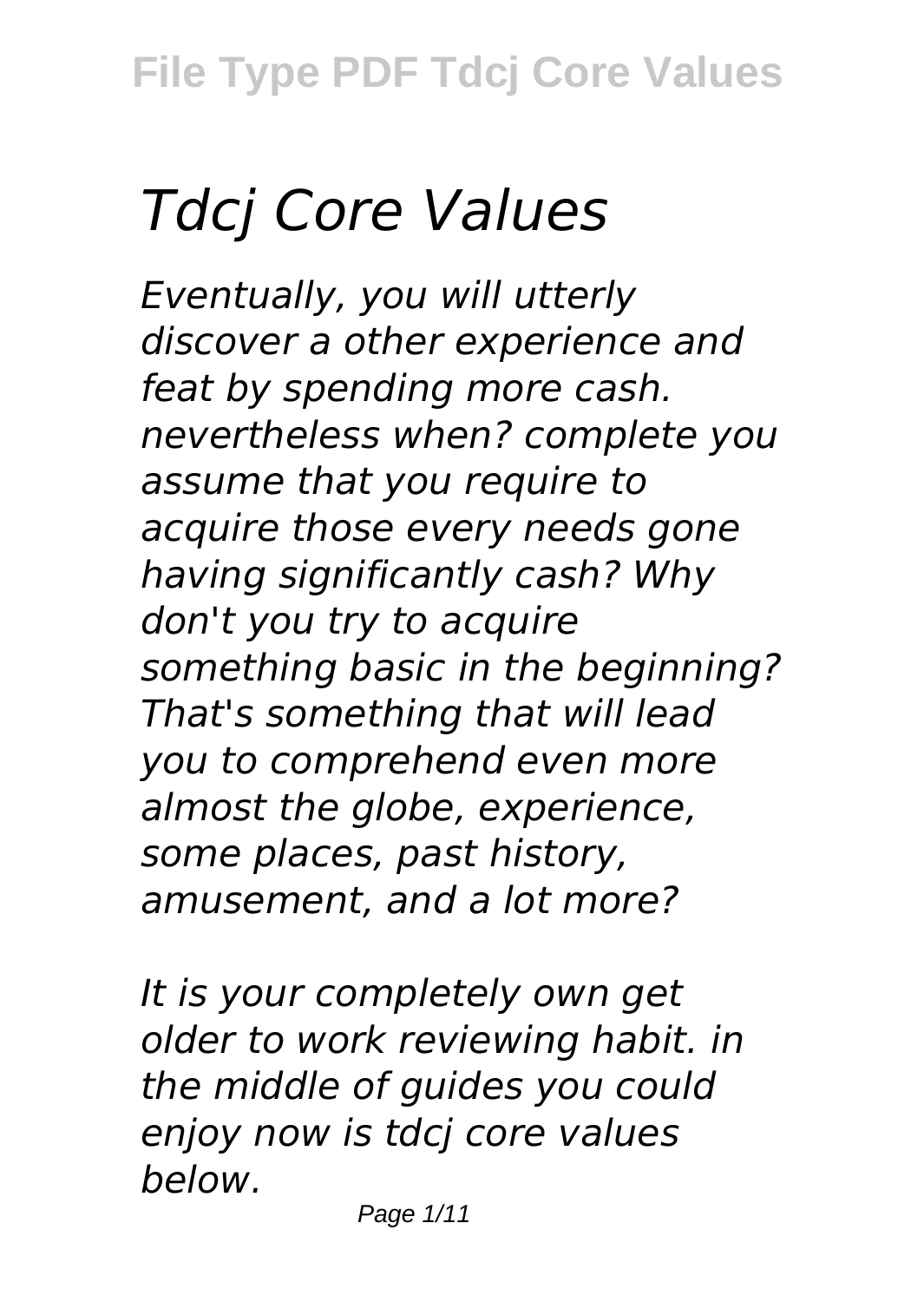*Freebooksy is a free eBook blog that lists primarily free Kindle books but also has free Nook books as well. There's a new book listed at least once a day, but often times there are many listed in one day, and you can download one or all of them.*

*Texas Department of Criminal Justice - Agency Workforce ... Texas prisons regional director Wayne Brewer has been pushed out of his job after his mother-inlaw, Kathy Lindley, was arrested in June on felony charges for allegedly selling prescription medication to two agency employees, the Houston Chronicle reported.*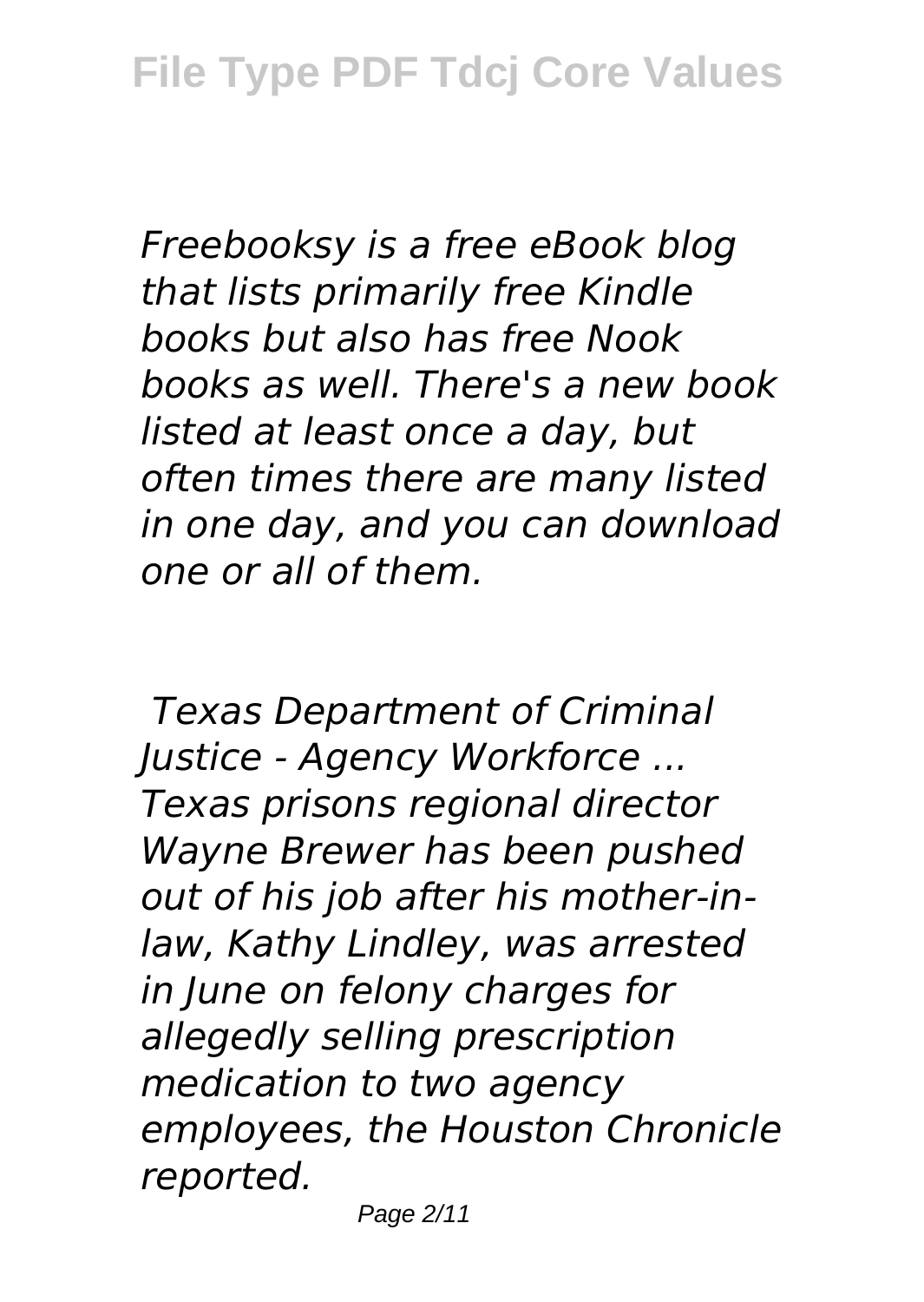*Mission, Vision, Philosophy & Core Values - Wyoming ... Core Values: Integrity: We demonstrate through our actions honesty, fairness and respect for others in our professional and personal lives Excellence: We strive to be outstanding in everything we do and we never settle for less*

*What's does a Prison Chaplain do? - Precious Heart Integrity, Courage, Commitment, and Perseverance are the core values of employees who carry out the mission of TDCJ. https://www. youtube.com/watch?v=R8EUBa Dy014 …*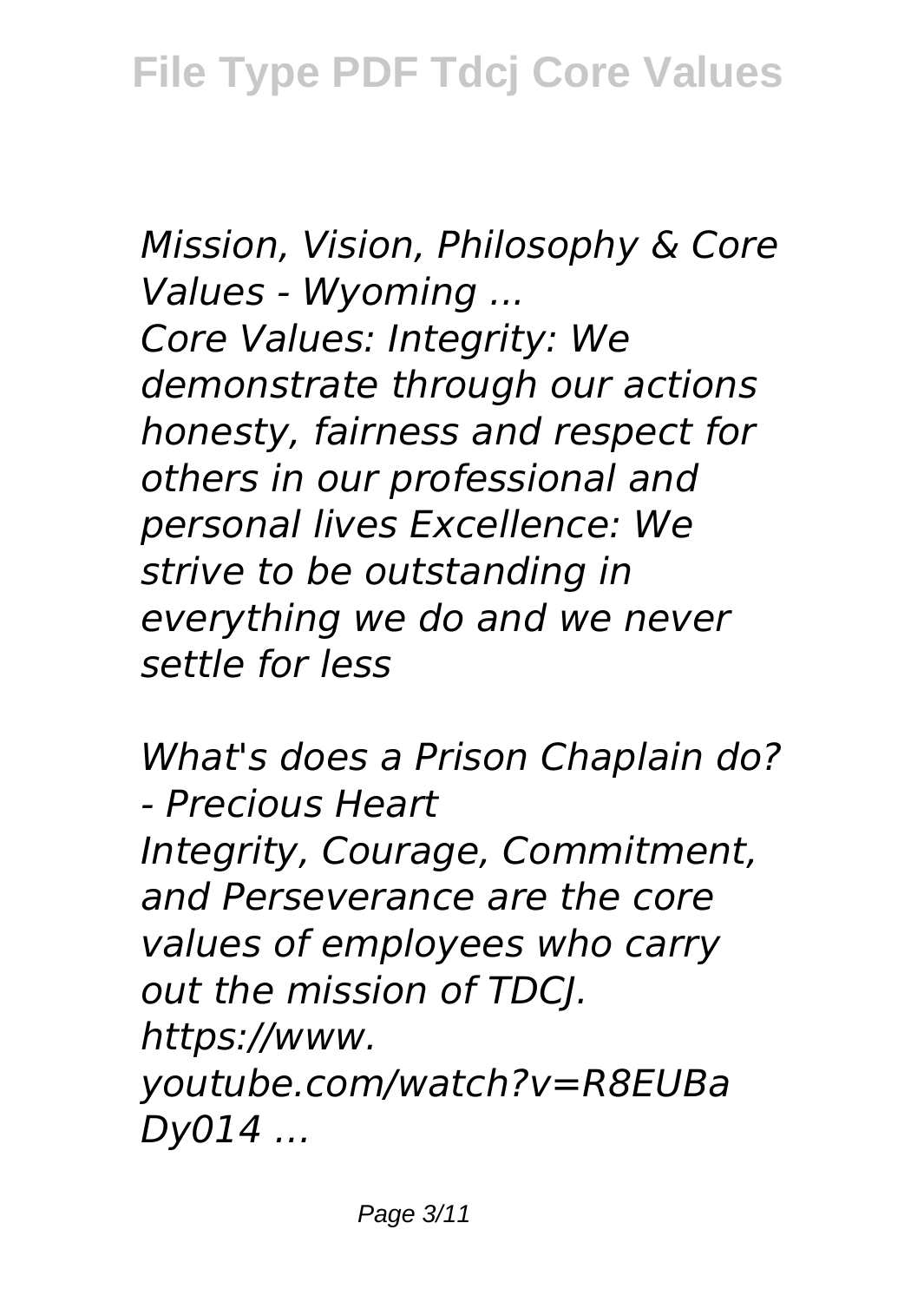*Texas Department of Criminal Justice District Parole ... Perseverance is one of the core values we look for in a Correctional Officer. And 33 new applicants showed just that today at the TDCJ Polunsky unit...*

*What Are Your Core Values - Corrections.com tdcj core values Find 30624+ best results for "tdcj core values" webreferences, pdf, doc, ppt, xls, rtf and txt files. Serial No.: 23 CORE VALUES Twenty-Three :- jobinterview frequently asked questions & answers (Best references for jobs).*

*Tdcj core values" Keyword Found Websites Listing | Keyword ... of the agency's core values and* Page 4/11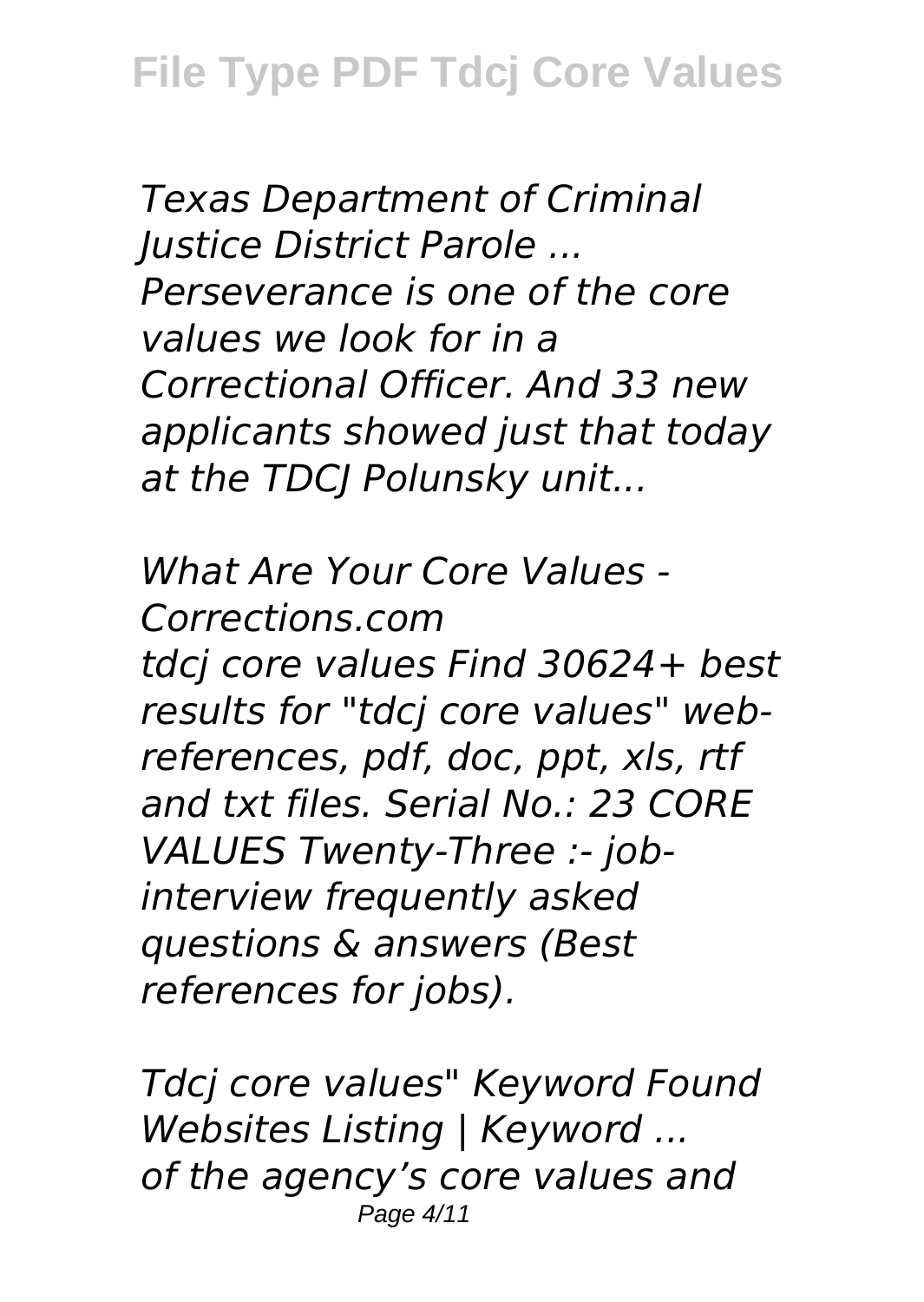*how adherence to core values determines the way employees perform their work. Employees will understand how the work they perform leads to the accomplishment of division and agency mission statements.*

*Perseverance is one of the core values... - Texas ... CORE VALUES. The Core Values of Professionalism, Responsibility, Integrity, Dependability, and Effectiveness (PRIDE) reflect the values of the organization, and form the foundation on which GDC employees work and conduct themselves. "Building PRIDE in ourselves and our Agency".*

*Texas Department of Criminal* Page 5/11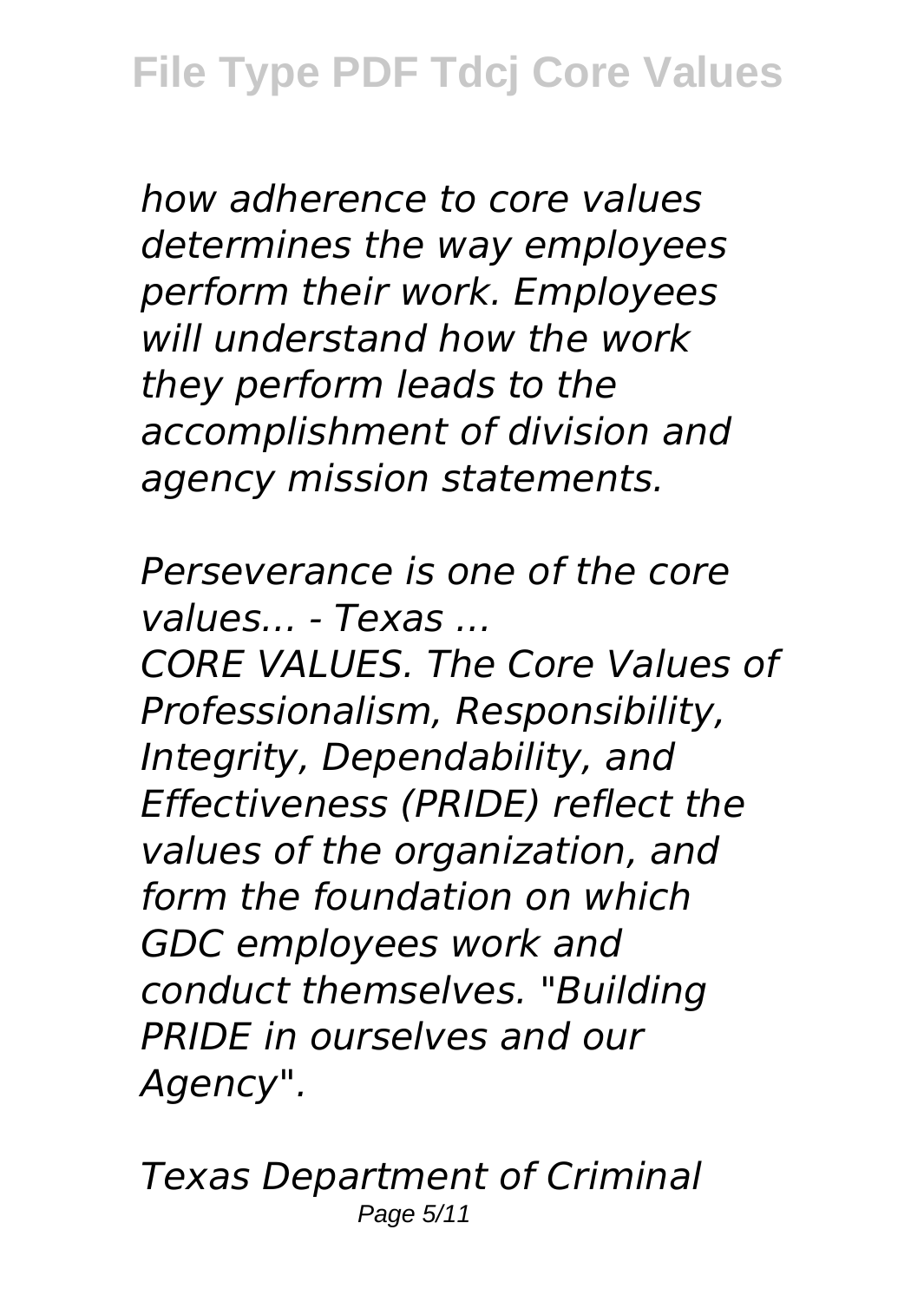*Justice P.O. Box 4013 ... In 2013 TDCJ created the Core Values program, which established Perseverance, Integrity, Courage and Commitment as the four guiding principles for agency employees to follow as they perform their day-to-day work activities.*

*Training Course Catalog - Texas Department of Criminal Justice Mission, Vision, Philosophy & Core Values. Mission Statement. The Wyoming Department of Corrections contributes to public safety by exercising reasonable, safe, secure and humane management, while actively providing offenders opportunities to become law-abiding citizens.*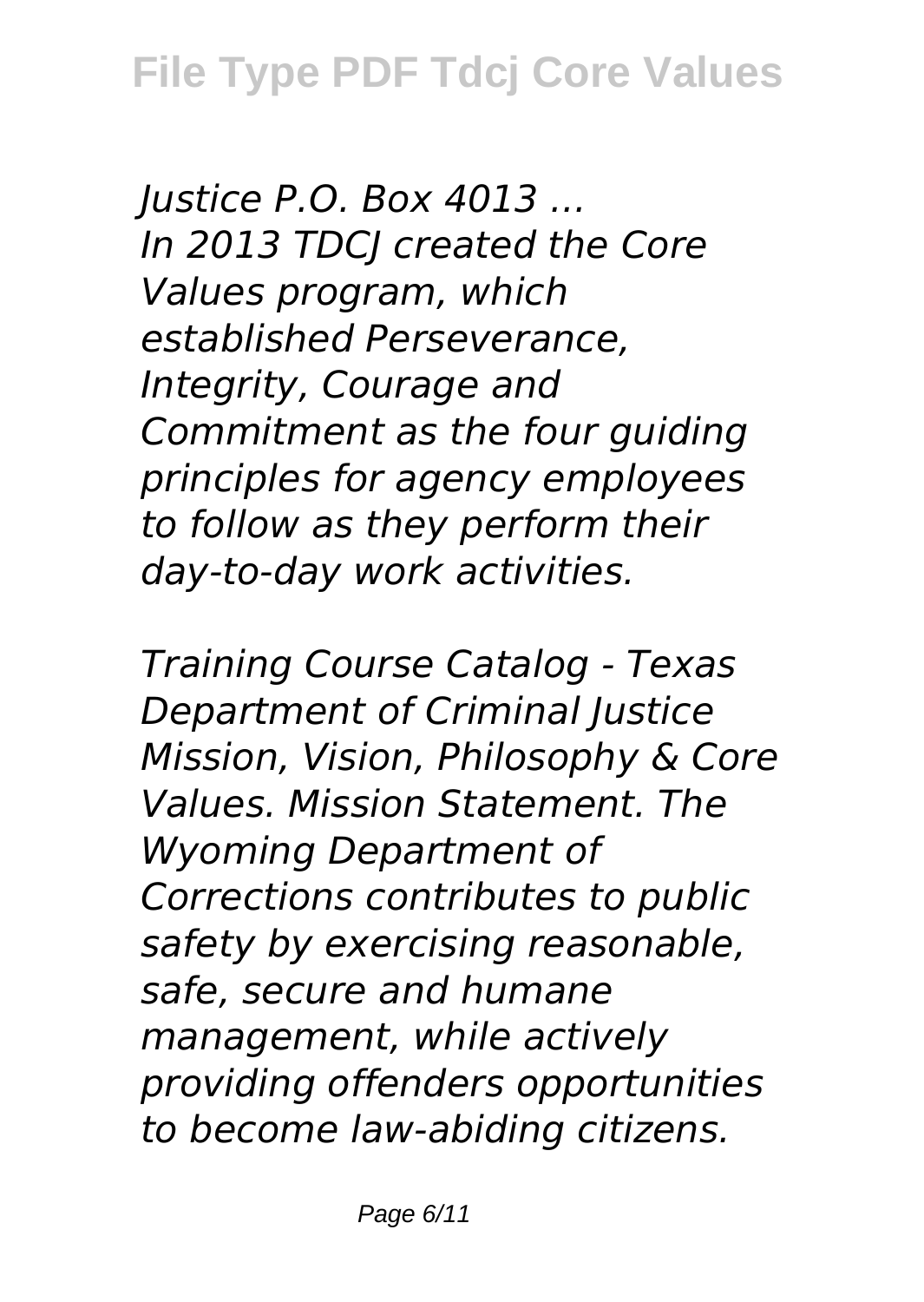**File Type PDF Tdcj Core Values**

*TDCJ - Torres/Ney Complex, 125 Private Road 4303, Hondo ... core values & guiding principles The Texas Department of Criminal Justice will be open, ethical and accountable to our fellow citizens and work cooperatively with other governmental entities. We will foster a quality working environment free of bias and respectful of each individual.*

*Criminal Justice Connections Earlier this year the Texas Department of Criminal Justice came out with their Core Values: Integrity, Courage, Perseverance and Commitment. As I started reading through these, I noticed that the "terms" , although worded slightly different, were* Page 7/11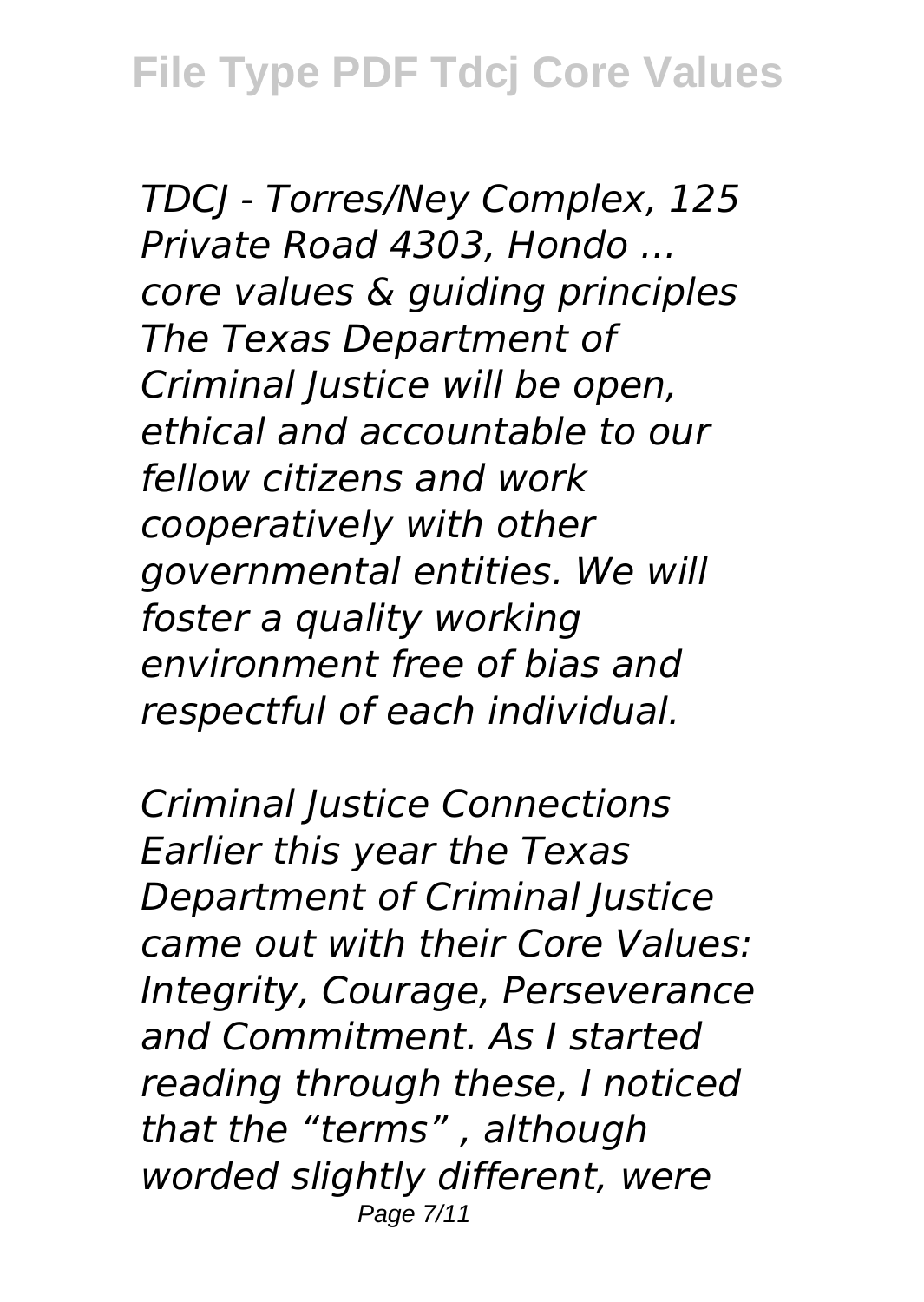*the same as those that I had been living with for years.*

*TxDPS - Mission, Goals, Values and Motto Texas Department of Criminal Justice. Sentenced persons are transferred upon notification by the TDCJ. The HCSO's "TDCJ" Section also tracks persons in custody of the Harris County Sheriff's Office for parole violations. The TDCJ Release Information line is 1-800-535-0283. TDCJ 's Parole Division – Houston Office – (713) 685-7100.*

*Tdcj Core Values The core values of the Texas Department of Criminal Justice* Page 8/11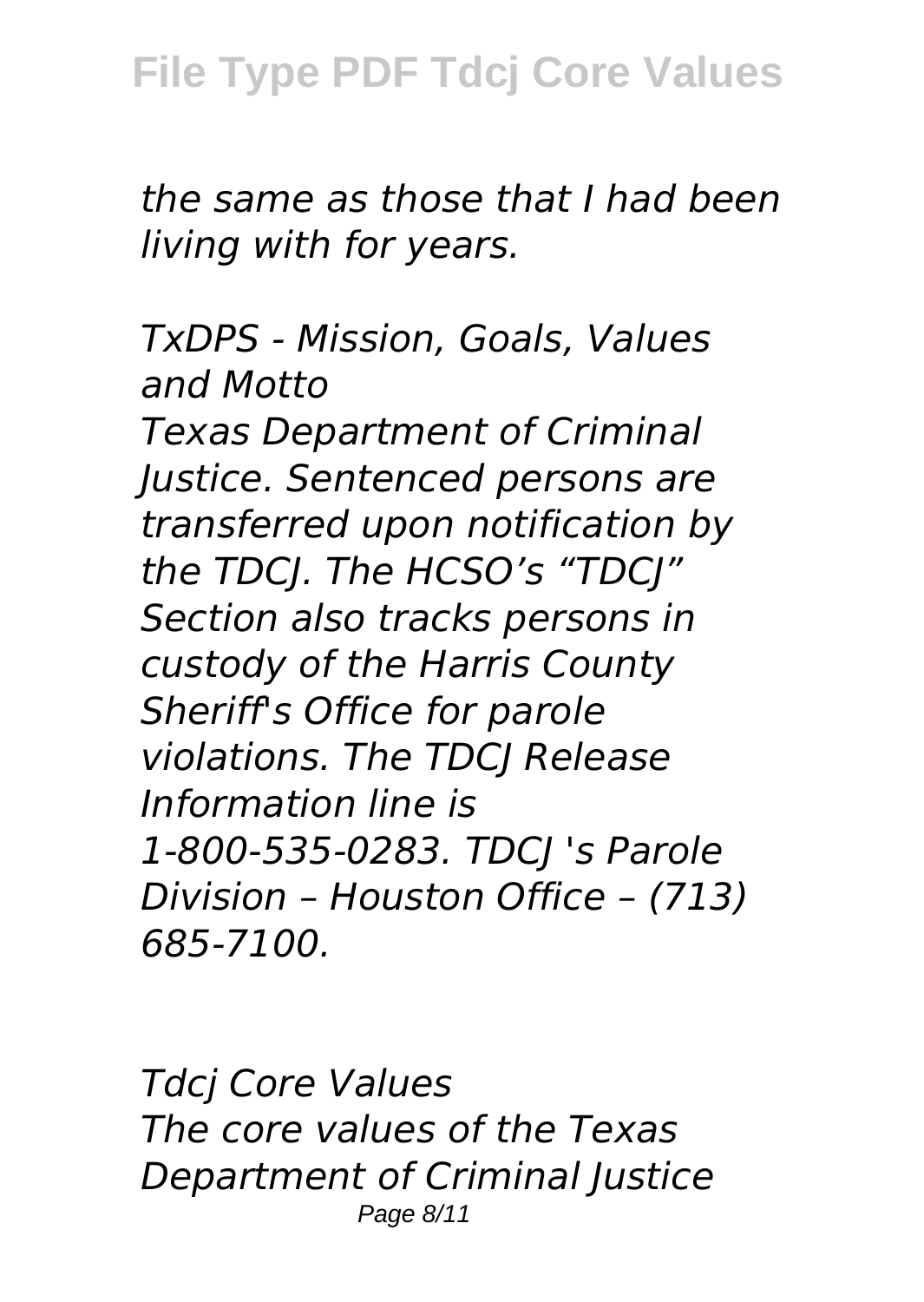*are Courage, Perseverance, Integrity and Commitment. Courage: The mental and moral ability to overcome fear, make a decision and take action.*

*Mission, Vision, and Core Values | The Georgia Department ... The town leaders thanked the Texas Department of Criminal Justice for assisting in making the event a success. Correctional Officer V Franklin Jaclyn, a 15 year veteran officer is the Offender Community Work Project Officer at the Cotulla Unit. Officer Franklin is a hard worker and committed to our great Agency. ... Core Values are part of the ...*

*TDCJ CORE VALUES pdf interview questions and answers ...* Page 9/11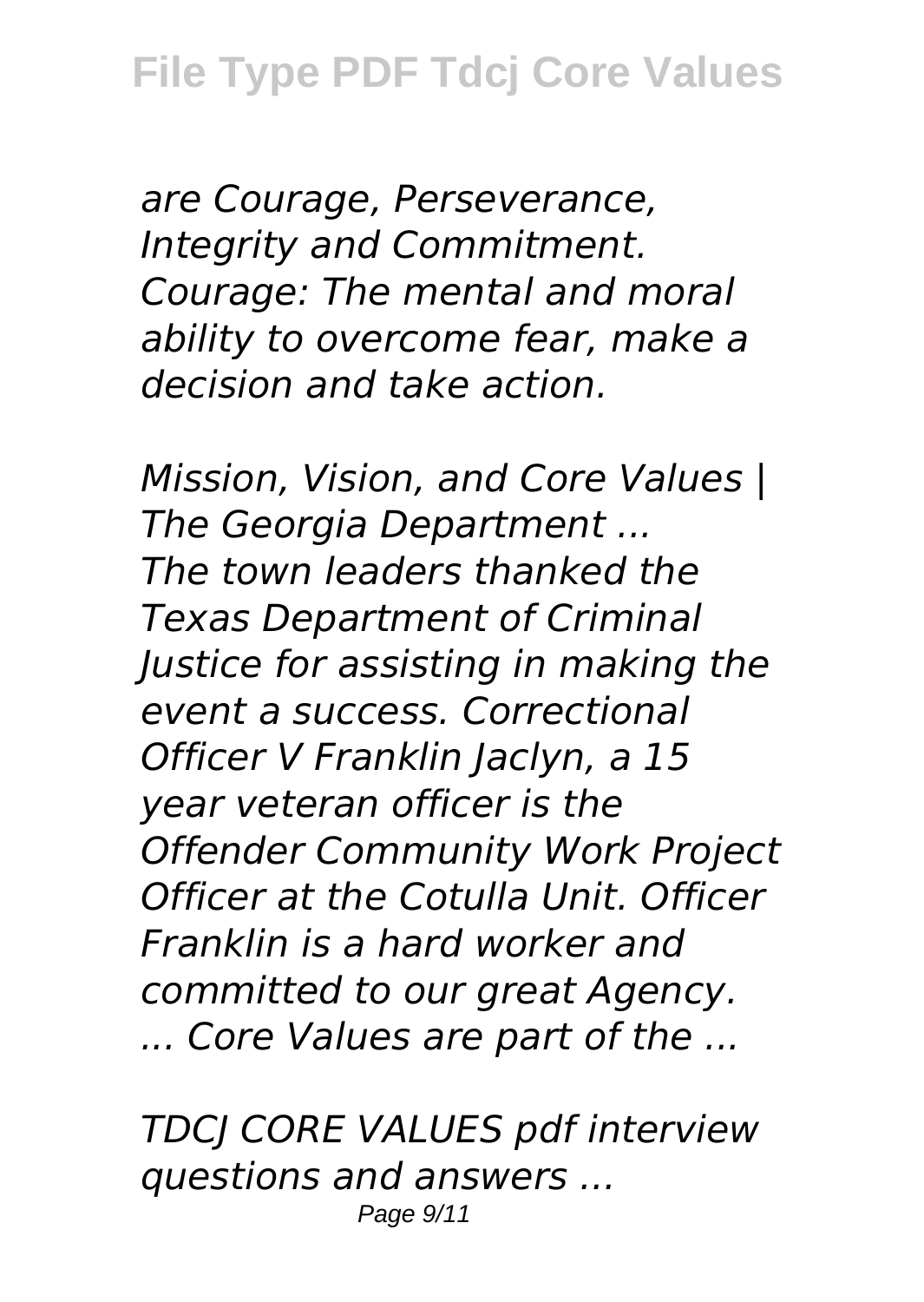*Tdcj core values Tdcj core values keyword after analyzing the system lists the list of keywords related and the list of websites with related content, in addition you can see which keywords most interested customers on the this website*

*Texas Department of Criminal Justice*

*8 Texas Department of Criminal Justice reviews. A free inside look at company reviews and salaries posted anonymously by employees. Texas Department of Criminal Justice District Parole Officer Reviews | Glassdoor*

*TDCJ on Twitter: "Integrity, Courage, Commitment, and ... Texas Department of Criminal* Page 10/11